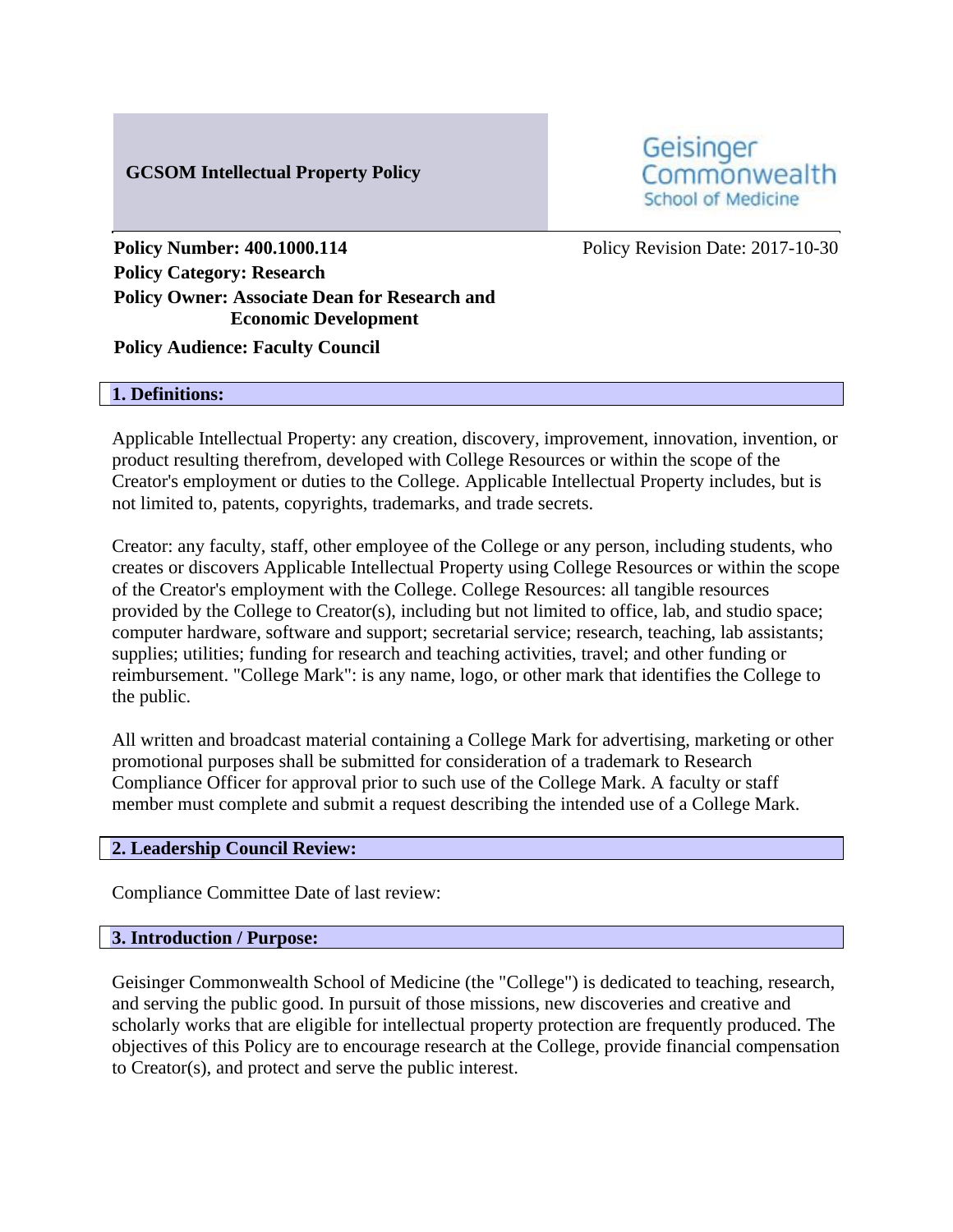## **4. Governance and Enforcement:**

Associate Dean for Research and Economic Development

### **5. Policy:**

This document sets forth the College Policy related to intellectual property. The College shall retain all rights, title, and interest in any and all intellectual property generated, created, or developed in facilities operated or controlled by the College, supported by funds administered by the College, or performed in the course of regular employment or duties by Creator(s) unless exempted by other provisions of this Policy.

This Policy is subject to any applicable laws, regulations or agreements with research sponsors which govern the rights concerning inventions made in connection with sponsored research. College Administration of Intellectual Property: The Associate Dean for Research and Economic Development shall have the right to exercise broad discretion as necessary for Geisinger Commonwealth School of Medicine and on behalf of the College to encourage, develop, protect and commercialize Applicable Intellectual Property. Primary responsibility for identifying, protecting, and managing Applicable Intellectual Property resides with the TCMC Research Compliance Office (RCO). The RCO will also be responsible for implementing and educating College members about this Policy.

### **Who Should Read This Policy:**

This Policy shall apply to all Creators and each shall read and sign this Policy. The failure of any Creator to read and sign this Policy shall in no way limit its application.

1. Disclosure and Assignment Creator(s) shall promptly disclose to the RCO all Applicable Intellectual Property prior to public disclosure. Failure to disclose Applicable Intellectual Property in a timely manner may result in loss of revenue to the College and the Creator(s). In the event such a failure to disclose is found to be willful, the Creator(s) may forfeit distribution of any derived revenue (see Revenue Distribution). Forfeited revenue shares shall be distributed by the College to the appropriate college(s) and department(s).

Creator(s) shall assign rights in Applicable Intellectual Property to the College. All assignments must be in writing and conform to the requirements of this Policy. The failure of Creator(s) to agree in writing to assign Applicable Intellectual Property rights to the College shall in no way constitute a waiver of the College's rights to the Applicable Intellectual Property as set forth herein. Disclosure and assignment shall be made on an Intellectual Property Disclosure and Assignment Form (IP Disclosure Form) to the RCO. IP Disclosure Forms shall require the signatures of the Creator(s), the Chair(s) of the Creator's Department(s)/Division(s), and the Assoc. Dean of Research or Vice Dean.

The RCO shall routinely report all disclosures to the Vice President for Research and Economic Development. The RCO shall be charged with determining whether the College will seek protection of disclosed intellectual property. The RCO will make a reasonable effort to evaluate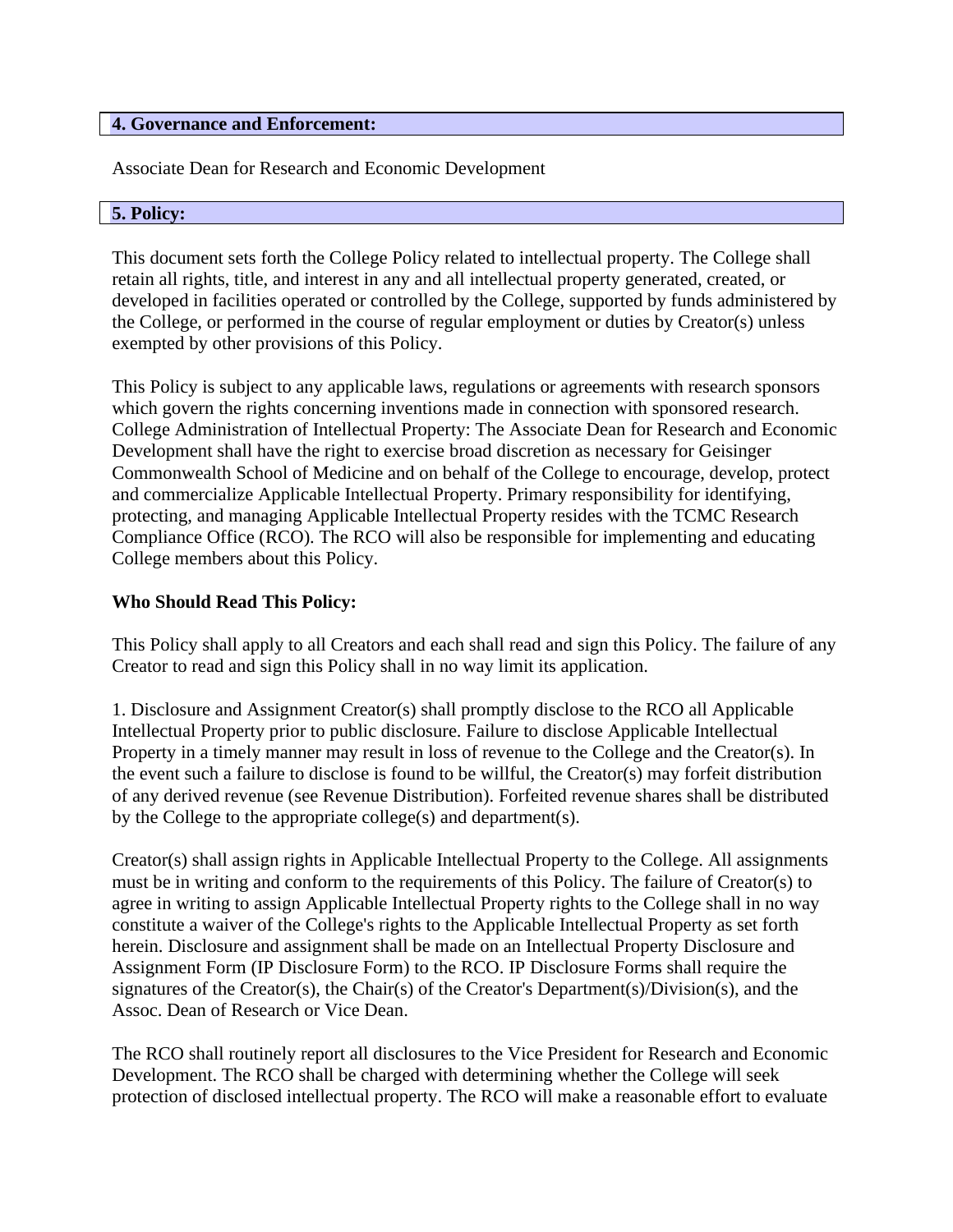and to notify the Creator(s), in writing, within ninety (90) days of receiving the completed IP Disclosure Form, whether or not the GCSOM RCO will pursue protection of the Applicable Intellectual Property on behalf of the College. Creator(s) of Applicable Intellectual Property shall, as is reasonably necessary, assist the RCO to obtain protection for the intellectual property, including executing appropriate disclosures, assignments, declarations and other documents required to effectively establish, protect and set forth the ownership and rights to the Applicable Intellectual Property.

The RCO shall have the right to determine the means for legally protecting Applicable Intellectual Property rights retained by the College (e.g., applying for patent protection and/or for copyright or trademark registration). All costs associated with obtaining, managing, and enforcing such legal protection are the responsibility of the Research Compliance Officer unless otherwise contracted.

The RCO shall have the right to determine the disposition of Applicable Intellectual Property under this Policy. That determination shall take into account the interests of the Creator(s), the College, and the public.

2. Creator Rights and Revenue Distribution Creator(s) shall retain the rights to pursue related research activities, determine methodologies, draw conclusions, and develop related intellectual property, except to the extent that the Creator(s) are bound by contrary contractual agreements (e.g. sponsored research agreements) or are required by legal or professional considerations to do otherwise. Creator(s) shall retain rights to intellectual property that does not fall into the definition of Applicable Intellectual Property (created outside the scope of employment or duties to the College and without College Resources).

The classification of intellectual property as Applicable Intellectual Property or non-Applicable Intellectual Property shall be determined by the Chair(s) of the Creator's Department(s)/Division(s). Non-Applicable Intellectual Property may, at the discretion of the Creator(s), be assigned to the College for management under the terms of this Policy. Net proceeds, after the GCSOM RCO is reimbursed for all direct expenses for obtaining intellectual property protection, derived from the license or sale of Applicable Intellectual Property rights to a third party shall be dispersed as follows: Creator(s): 33%/ Creator's Department/Division: 33%/ TCMC: 33%.

When co-Creators exist, the Creator's 33% portion is to be distributed in a ratio determined by the Creators, reduced to a writing (see IP Disclosure Form) and submitted to the RCO. In the absence of such a written determination, the Creator's share will be distributed evenly between all co-Creators.

If the College opts not to pursue the protection of Applicable Intellectual Property (see Section 1, Paragraph 4 above), the Creator may individually finance the protection, marketing, and licensing of the Applicable Intellectual Property. The College may, at its sole discretion, determine to release to the Creator(s) its ownership rights to any intellectual property upon such conditions as the College deems beneficial and fair to all parties. The transfer of rights must be approved and secured by an assignment agreement with the RCO.